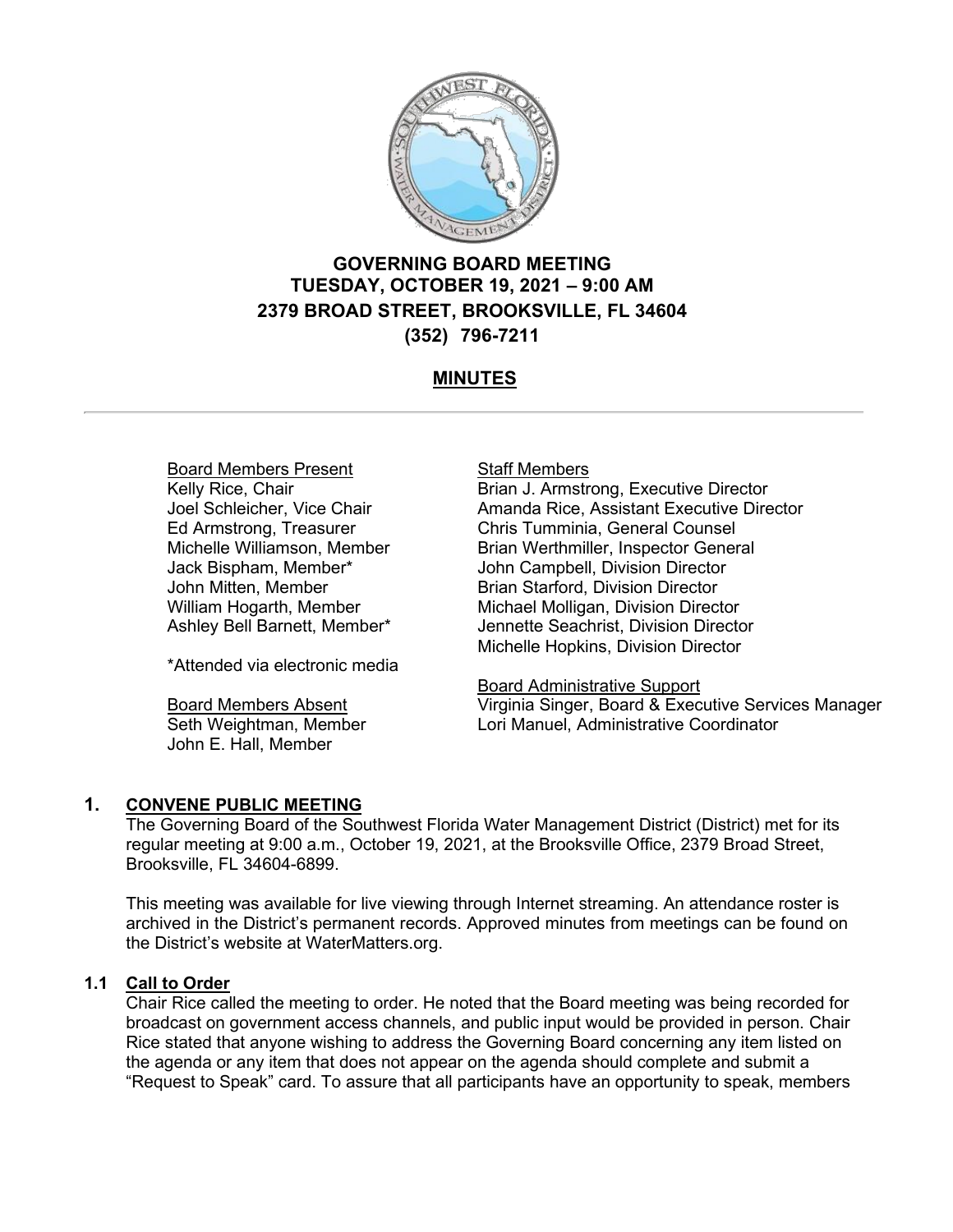of the public may submit a Request to Speak card to comment on agenda items only during the meeting. If someone wishes to address the Board on an issue not on the agenda, a Request to Speak card may be submitted for comment during "Public Input." Chair Rice stated that comments would be limited to three minutes per speaker, and, when appropriate, exceptions to the three-minute limit may be granted by the Chair. He also requested that several individuals wishing to speak on the same topic designate a spokesperson.

Chair Rice introduced each member of the Governing Board and staff present at the dais (this served as roll call). A quorum was confirmed.

### **1.2 Invocation and Pledge of Allegiance**

Board Member John Mitten offered the invocation and led the Pledge of Allegiance.

### **1.3 Election for Governing Board Secretary**

 Mr. Chris Tumminia, General Counsel, provided an overview of the process for the election of the Governing Board Secretary.

**Treasurer Ed Armstrong made a motion to nominate Board Member Michelle Williamson for Secretary. The motion passed unanimously.** (Audio – 00:06:15)

### **1.4 Employee Recognition**

Chair Rice recognized employees that have reached at least 20 years of service. The following staff members were recognized: Diana Burdick, Barbara Matrone and Eric DeHaven.

### **1.5 Additions/Deletions to Agenda**

Mr. Brian Armstrong, Executive Director, stated there were no additions or deletions to the agenda.

Vice Chair Schleicher requested the following items be moved to discussion:

### **Operations, Lands and Resource Monitoring Committee**

**2.4 First Amendment to Lease Agreement with Florida Department of Environmental Protection Division of Recreation and Parks – Rainbow River Ranch Tract Project – SWF Parcel No. 19-593-108X-1**

### **General Counsel's Report**

**2.5 Acquisition of Mineral Rights - Myakkahatchee Creek Project – SWF Parcel Nos. 21- 694-102 and 21-694-103C**

### **1.6 Public Input for Issues Not Listed on the Published Agenda**

Mr. David Ballard Geddes, Jr., spoke regarding support of a dry toilet program and against the use of reclaimed water.

### **CONSENT AGENDA**

# **Finance/Outreach and Planning Committee**

**2.1 Office of Inspector General Performance Measures**

Staff recommended the Board approve the OIG performance measures.

### **Resource Management Committee**

**2.2 Minimum Flows and Minimum Water Levels Priority List and Schedule Update**

Staff recommended the Board approve the District's Minimum Flows and Minimum Water Levels 2021 Priority List and Schedule for submission to DEP for review and approval as required by Chapter 373, F.S.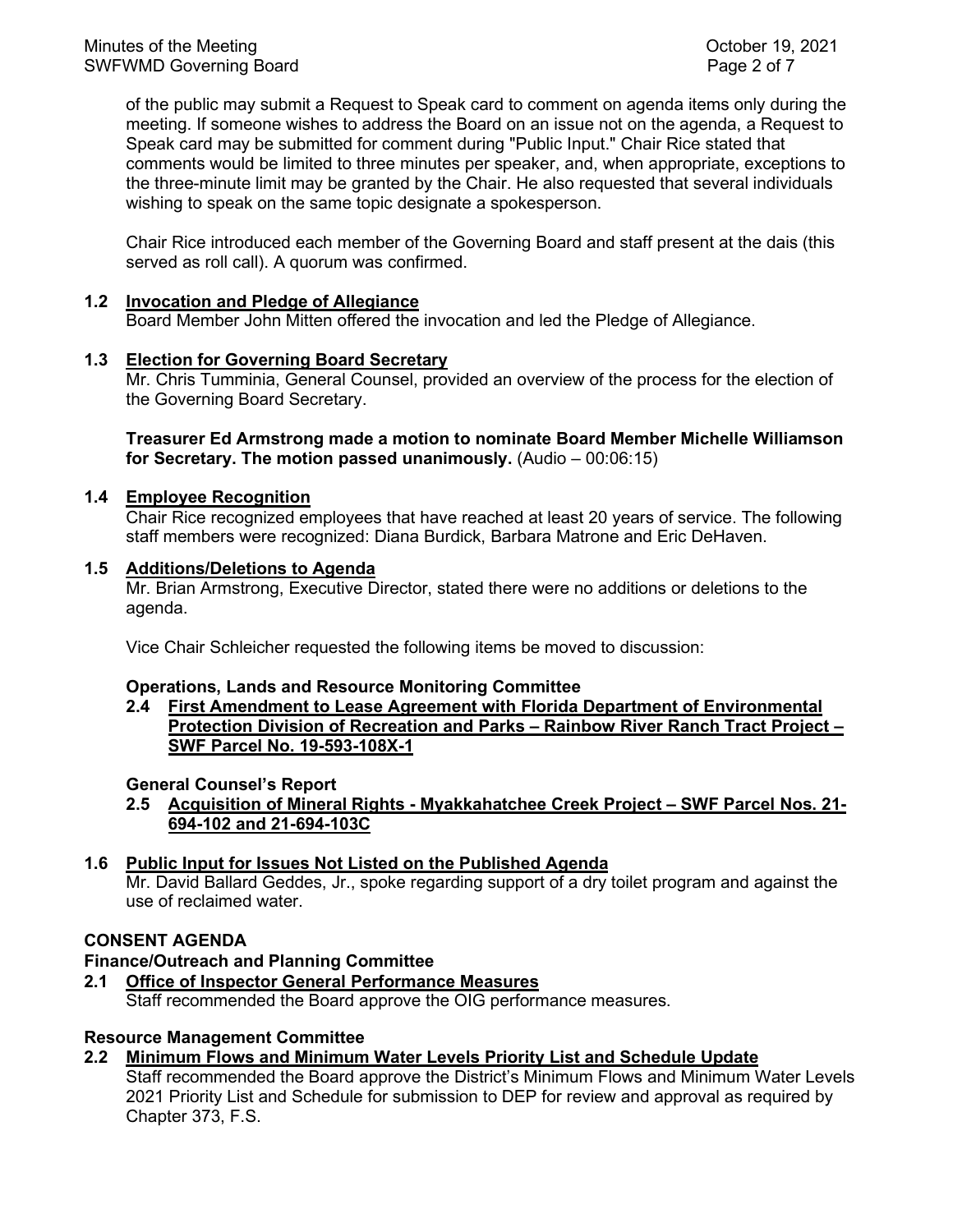### **2.3 Knowledge Management: FARMS Program Governing Board Policy**

Staff recommended the Board replace the Governing Board FARMS policy approved in February of 2020 with the new Governing Board FARMS Policy.

### **Operations, Lands and Resource Monitoring Committee**

### **2.4 First Amendment to Lease Agreement with Florida Department of Environmental Protection Division of Recreation and Parks – Rainbow River Ranch Tract Project – SWF Parcel No. 19-593-108X-1**

Staff recommended the Board:

- Approve the First Amendment to the Lease Agreement with Florida Department of Environmental Protection Division of Recreation and Parks for the Rainbow River Ranch Tract Project SWF Parcel No. 19-593-108X-1.
- Authorize the Governing Board Chair and Treasurer to execute the Amendment.

# **General Counsel's Report**

#### **2.5 Acquisition of Mineral Rights - Myakkahatchee Creek Project – SWF Parcel Nos. 21-694- 102 and 21-694-103C**

Staff recommended the Board:

- Approve the new Escrow Agreement between the District and Sarasota County.
- Authorize District staff to make minor adjustments to the amount held in escrow under the new Escrow Agreement.
- Authorize the Executive Director to execute Instructions to Disburse Funds as necessary to complete any transaction contemplated under the Original Escrow Agreement or new Escrow Agreement.

### **Executive Director's Report**

# **2.6 Approve Governing Board Minutes - September 28, 2021**

Staff recommended the Board approve the minutes as presented.

# **2.7 Approve Fiscal Year 2022 Final Budget Hearing Minutes**

Staff recommended the Board approve the minutes as presented.

### **A motion was made and seconded to approve the Consent Agenda. The motion passed unanimously.** (Audio - 00:13:47)

### **Finance/Outreach & Planning Committee**

Treasurer Ed Armstrong called the Committee meeting to order. (Audio – 00:14:14)

# **3.1 Consent Item(s) Moved to Discussion** - None

# **3.2 Development of Preliminary Budget for Fiscal Year 2023**

 Mr. John Campbell, Division Director, stated that pursuant to Section 373.535, Florida Statutes, the water management districts are required to submit a preliminary budget to the Florida Legislature for review. Mr. Campbell provided a schedule for the Fiscal Year (FY) 2023 budget development, budget metrics, preliminary operating budget assumptions, project budget assumptions and revenue budget assumptions. He explained the use of the New Growth Model in projecting ad valorem revenue for the upcoming fiscal year budget. Mr. Campbell provided an overview of projected new growth from FY2001 through FY2022.

Vice Chair Schleicher asked how increased inflation correlates to the ad valorem model. Mr. Campbell responded that this information was not available at present but would be provided to the Board.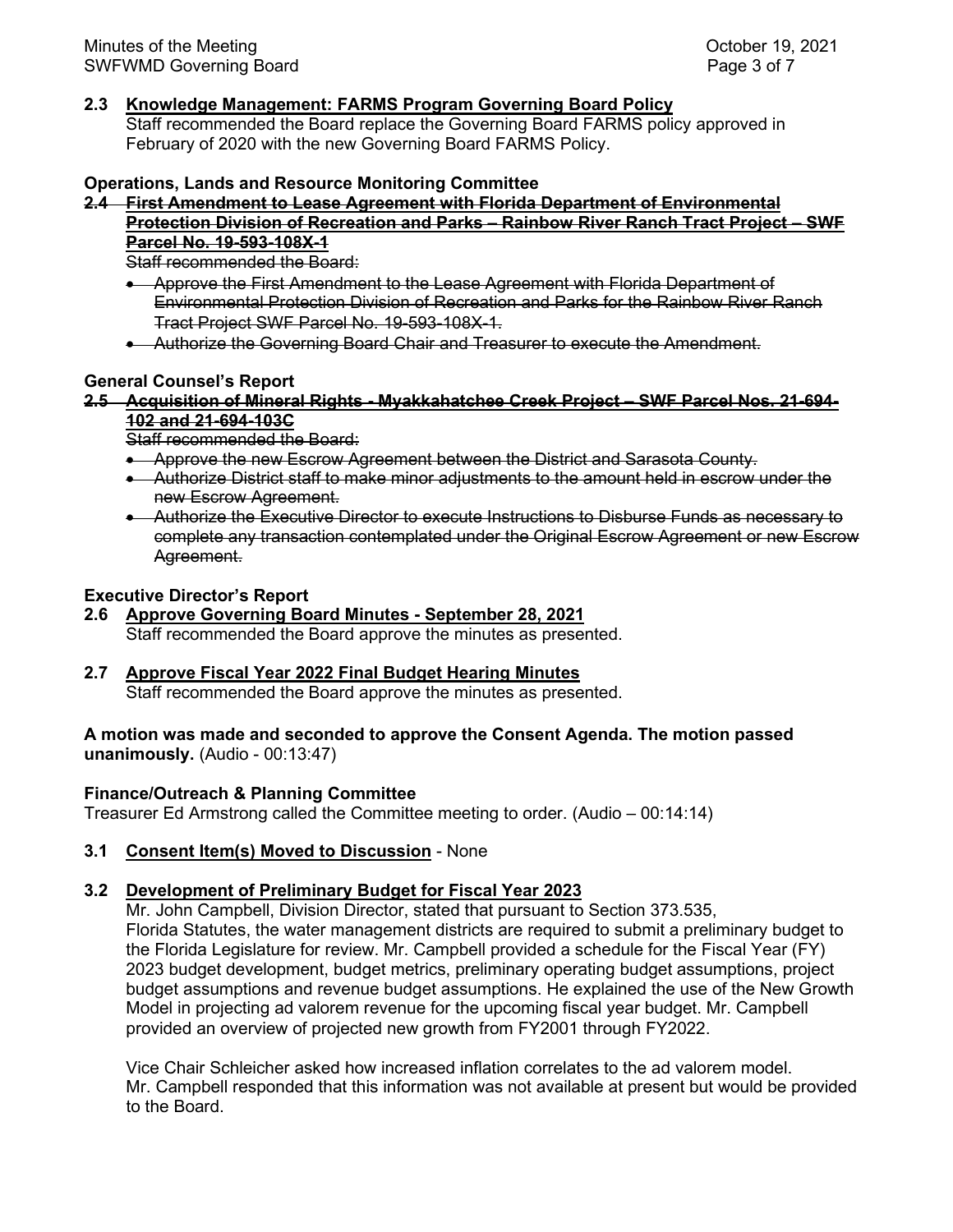Staff recommended the Board approve the general budget assumptions as outlined in the October 19, 2021, budget presentation for the development of the preliminary budget for FY2023.

**A motion was made and seconded to approve staff's recommendation. The motion passed unanimously.** (Audio - 00:25:10)

### **3.3 Investment Strategy Quarterly Update**

Mr. John Grady, Public Trust Advisors, provided information that included inflation, the Bloomberg forecast, current and forecasted interest rates, yield curve information, and portfolio strategy updates. Mr. Grady responded to questions from the Board Members.

Mr. Grady provided an overview of the quarterly investment report for the period ending September 30, 2021.

Staff recommended the Board accept and place on file the District's Quarterly Investment Reports for the quarter ended September 30, 2021.

**A motion was made and seconded to approve staff's recommendation. The motion passed unanimously.** (Audio - 00:46:38)

### **3.4 Annual Review of the District's Investment Policy**

Mr. John Campbell, Division Director, presented an overview of the District's Investment policy and the proposed changes. He explained the proposed modifications to the policy are recommended for clarification purposes.

This item was presented for the Board's information, and no action is requested. A copy of the current Investment Policy and the revised draft Investment Policy will be included as a Consent Item in the November 2021 Board packet and approval will be requested at that time.

**3.5 Office of Inspector General Quarterly Update – July 1, 2021, to September 30, 2021,** This was information only. No action was required

### **3.6 Budget Transfer Report**

This was information only. No action was required

### **Resource Management Committee**

Secretary Michelle Williamson called the Committee to order. (Audio – 00:53:43)

### **4.1 Consent Item(s) Moved to Discussion** - None

### **4.2 First Amendment to the Polk County Direct Potable Reuse Feasibility and Pilot (Q209); Cost & Scope Change**

Mr. Jay Hoecker, Water Supply Manager, presented a summary of changes and cost increases associated with project Q209. This presentation included location, description, benefits, and revised staff evaluation. Mr. Hoecker explained Polk County will be incurring the increased costs for this project.

Treasurer Ed Armstrong asked if this project would provide technological benefits. Ms. Jennette Seachrist, Division Director, responded in the affirmative.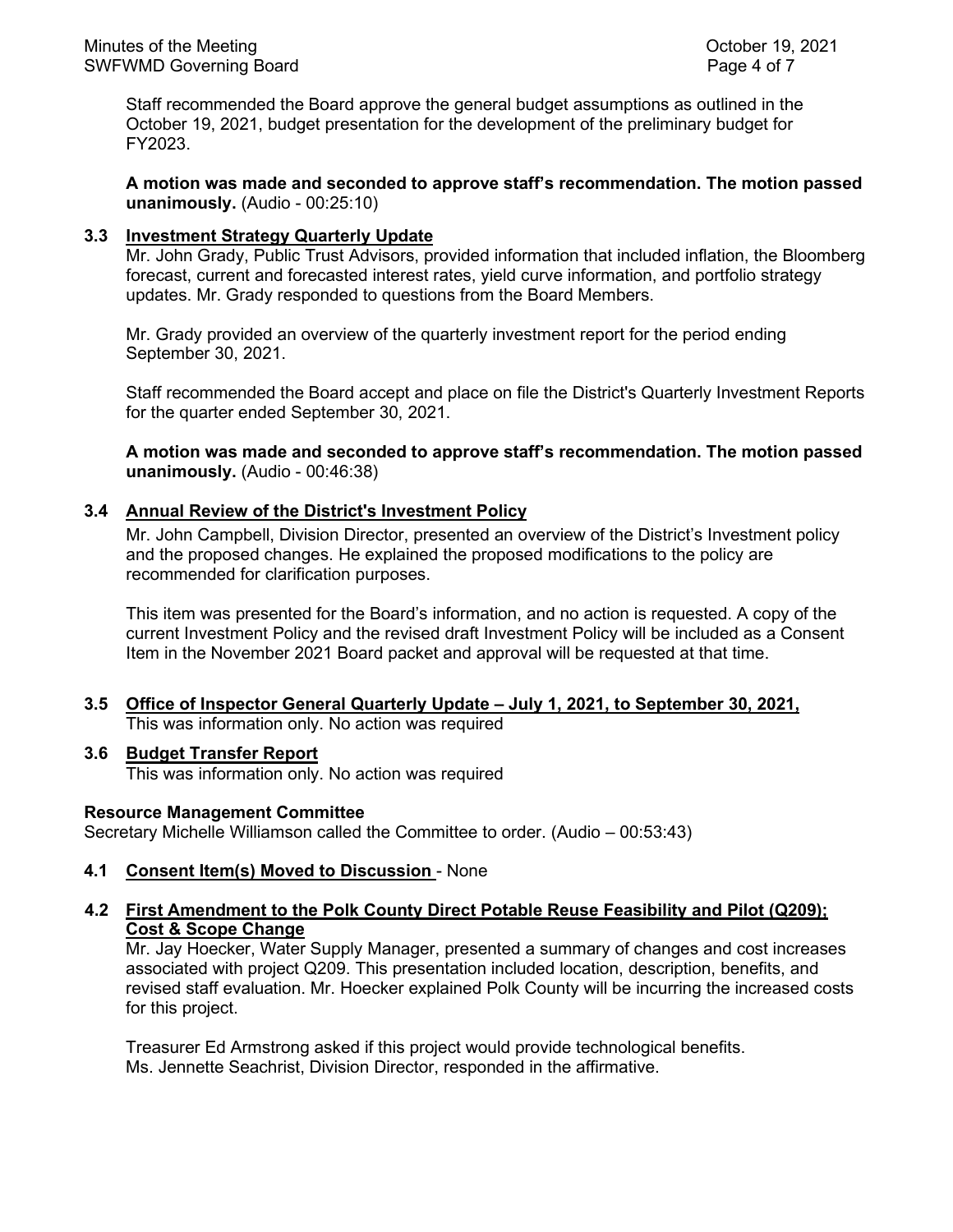Staff recommended the Board approve the First Amendment for cost and scope changes for the Polk County Direct Potable Reuse Feasibility and Pilot (Q209) to revise the pilot flow capacity to 14,400 gpd, increase the overall project costs to \$2,591,582, and increase Polk County's funding commitment to \$1,796,582. The existing project's data benefits and the District's funding share of \$795,000 remain unchanged.

**A motion was made and seconded to approve staff's recommendation. The motion passed unanimously.** (Audio – 01:03:40)

### **Operations, Lands & Resource Monitoring Committee**

Board Member John Mitten called the Committee to Order. (Audio – 01:04:10)

### **5.1 Consent Item(s) Moved to Discussion**

# **2.4 First Amendment to Lease Agreement with Florida Department of Environmental Protection Division of Recreation and Parks – Rainbow River Ranch Tract Project – SWF Parcel No. 19-593-108X-1**

Vice Chair Schleicher asked why the additional acreage was not in the original agreement. Mr. Brian Starford, Division Director, explained the map included with the original agreement included all the acreage. However, there was a scrivener's error in the legal description that was originally submitted. This amendment corrects that error.

Staff recommended the Board:

- Approve the First Amendment to the Lease Agreement with Florida Department of Environmental Protection Division of Recreation and Parks for the Rainbow River Ranch Tract Project SWF Parcel No. 19-593-108X-1.
- Authorize the Governing Board Chair and Treasurer to execute the Amendment.

# **A motion was made and seconded to approve staff's recommendation. The motion passed unanimously.** (Audio – 01:06:03)

# **5.2 Hydrologic Conditions Report**

Ms. Tamera McBride, Hydrologic Data Manager, presented the hydrologic conditions report. Rainfall for September was considered normal for the majority of the District with the exception of wetter conditions in Citrus and Highlands counties. Citrus County experienced its second highest wet season in history. Groundwater levels were above average for the northern counties and normal for central and southern counties. The Northern, Tampa Bay, Polk Upland and Lake Wales Ridge lakes were in the normal range. The Withlacoochee River was in the above normal range. The Hillsborough, Alafia and Peace rivers were in the normal range. Because of several tropical storms increasing flows and levels, the wet season ended with approximately three inches above normal rainfall Districtwide. Public water supplies remain full. Developing La Niña conditions suggest a drier-than-normal winter and spring.

This item was for the information only. No action was required

# **Regulation Committee**

Vice Chair Joel Schleicher called the Committee to Order. (Audio – 01:21:03)

### **6.1 Consent Item(s) Moved to Discussion** - None

**6.2 Denials Referred to the Governing Board** None were presented.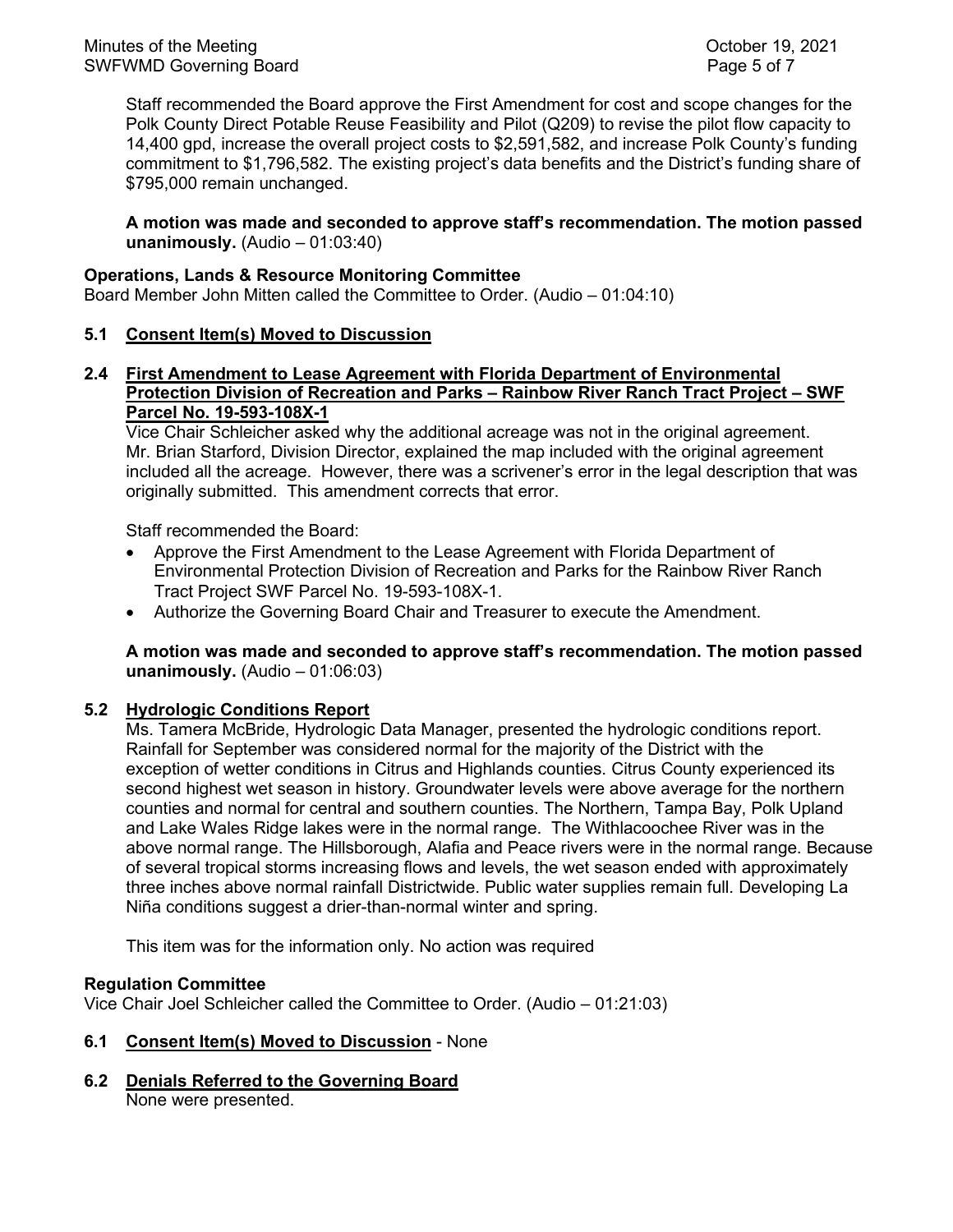### **General Counsel's Report 7.1 Consent Item(s) Moved to Discussion**

### **2.5 Acquisition of Mineral Rights - Myakkahatchee Creek Project – SWF Parcel Nos. 21-694- 102 and 21-694-103C**

Vice Chair Schleicher asked what options were available if the District is unable to acquire mineral rights at the end of the 12-month escrow period. Mr. Chris Tumminia, General Counsel, outlined the other possibilities the District could pursue. He stated that staff is working toward a solution that will obtain a clear title to avoid any circumstance that could jeopardize the conservation easement owned by the District.

Treasurer Armstrong expressed his concerns regarding the timeline associated with obtaining these mineral rights and that the District has been working on this for 14 years. There were bad judgment calls on this transaction. The District needs to do everything it can to keep from having to do cleanup items 14 years later. Mr. Brian Starford, Division Director, responded that he understands the concern and assured Treasurer Armstrong that efforts from staff are being done to ensure this type of circumstance is avoided in the future.

Staff recommended the Board:

- Approve the new Escrow Agreement between the District and Sarasota County.
- Authorize District staff to make minor adjustments to the amount held in escrow under the new Escrow Agreement.
- Authorize the Executive Director to execute Instructions to Disburse Funds as necessary to complete any transaction contemplated under the Original Escrow Agreement or new Escrow Agreement.

**A motion was made and seconded to approve staff's recommendation. The motion passed unanimously.** (Audio – 01:27:17)

# **Committee Liaison Reports**

### **8.1 Agricultural and Green Industry Advisory Committee**

Secretary Williamson provided a recap of the meeting. She stated that elections were held, and Curt Williams of the Florida Farm Bureau Federation was elected Chair for a second term and Mr. Alan Jones of Florida Fruit & Vegetable Association was elected Vice Chair. She stated a field trip is scheduled for December 7 to various FARMS projects and the Board Members are invited to attend. A written summary of the September 14 meeting was provided.

# **Executive Director's Report**

### **9.1 Executive Director's Report**

Mr. Brian Armstrong, Executive Director, recognized Mr. Eric DeHaven, Assistant Bureau Chief, who was retiring at the end of the month. He thanked Mr. DeHaven for his service.

Mr. Armstrong provided the Board with a written copy of his FY2023 goals. He stated these include continuing to oversee the progress of the Strategic Plan, monitoring the efficiency of the District and ensuring the District continues to attract and retain talented staff.

### **Chair's Report**

### **10.1 Chair's Report**

The November 16 Governing Board meeting is scheduled at 9:00 a.m., in the Tampa Office and the December 14 meeting is scheduled for 9:00 a.m., in the Brooksville office.